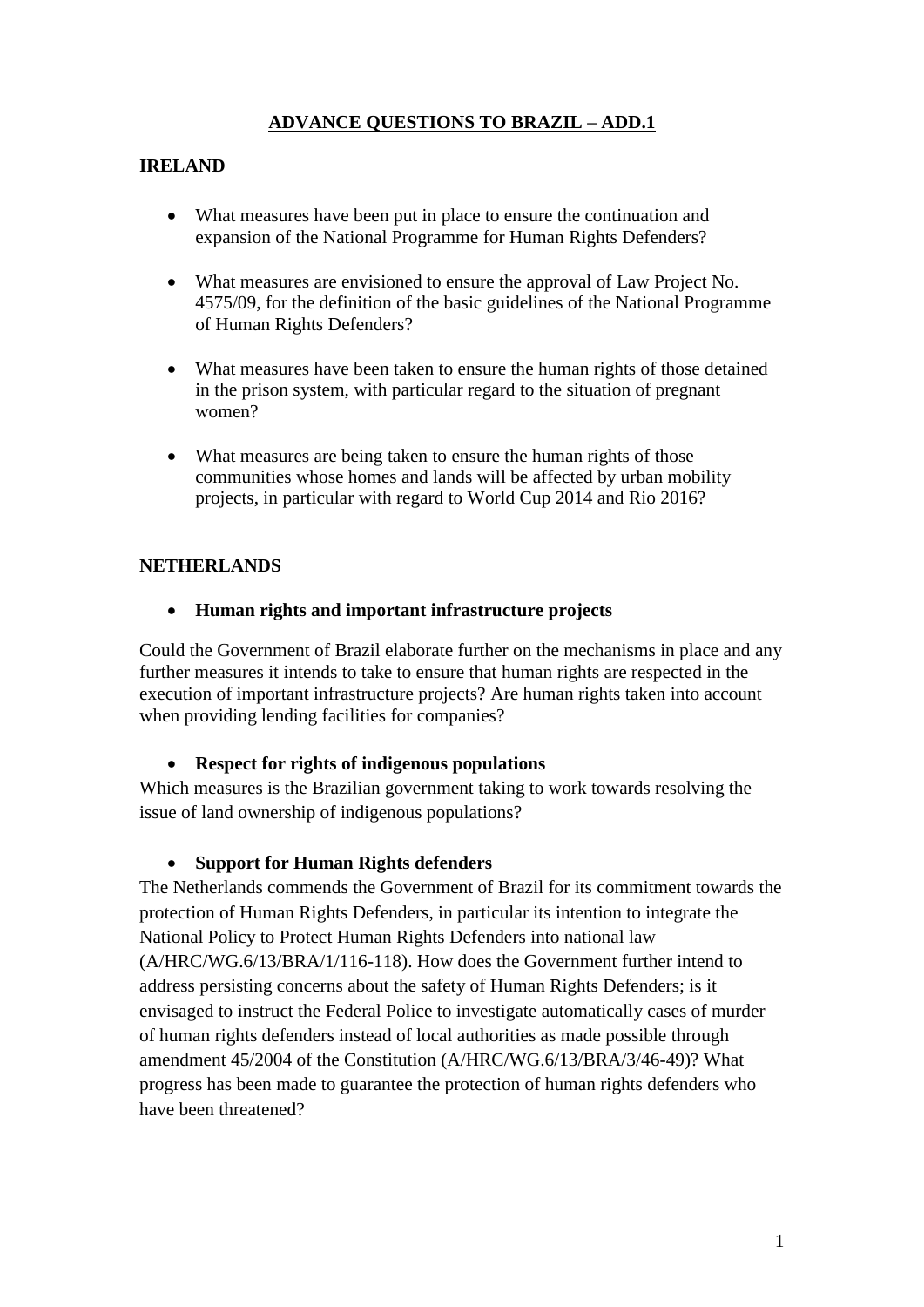## **Situation of prisoners**

Noting the commitment of the Government of Brazil to address the situation of prisoners, could the Government indicate when the bill to set up the National System to Prevent and Combat Torture will be passed by Congress? How does the Government intend to address concerns about the overpopulation of prisons in this regard (A/HRC/WG.6/13/BRA/3, par. 21)? Are measures foreseen aimed at for example reducing the number of detainees in preventive custody?

# **NORWAY**

- According to a 2011 study on national homicide rates, 39.7% of all youth mortalities were the result of homicides. At the same time, according to media reports, federal budgets for projects under the National Program for Public Security with Citizenship had been severely cut. What concrete measures does Brazil plan on taking to enhance public security?
- Brazil is a party to the Hague Convention on the civil aspects of international child abduction, which seeks to guarantee a prompt return of abducted children to their country of habitual residence. There have been concerns regarding the Brazilian courts treating these cases as custody disputes. In addition, such cases face challenges with the slow judicial process and the multiple appeals allowed. Will Brazil provide more resources, in particular to its judicial system, to assure compliance with the Hague Convention on child abduction?
- 44% of the Brazilian prison population reportedly consists of pre-trial prisoners. As a consequence of the time lapse between an arrest and the introduction of the defendant to the judge, many pre-trial detention centres are overcrowded. How is Brazil planning to accelerate the judicial process and shorten the time between arrests and the introduction of defendants to a judge?

## **SWEDEN**

- Could the government of Brazil elaborate on how it will ensure that the obligations under OPCAT are fulfilled and implemented and what further measures it is taking in order to ensure the elimination of torture and other cruel, inhuman or degrading treatment or punishment within the detention system?
- The Brazilian Government is giving high priority to the question of trafficking of women and children and sexual exploitation. There are national plans for prevention, as well as several initiatives aimed at combating the problem.